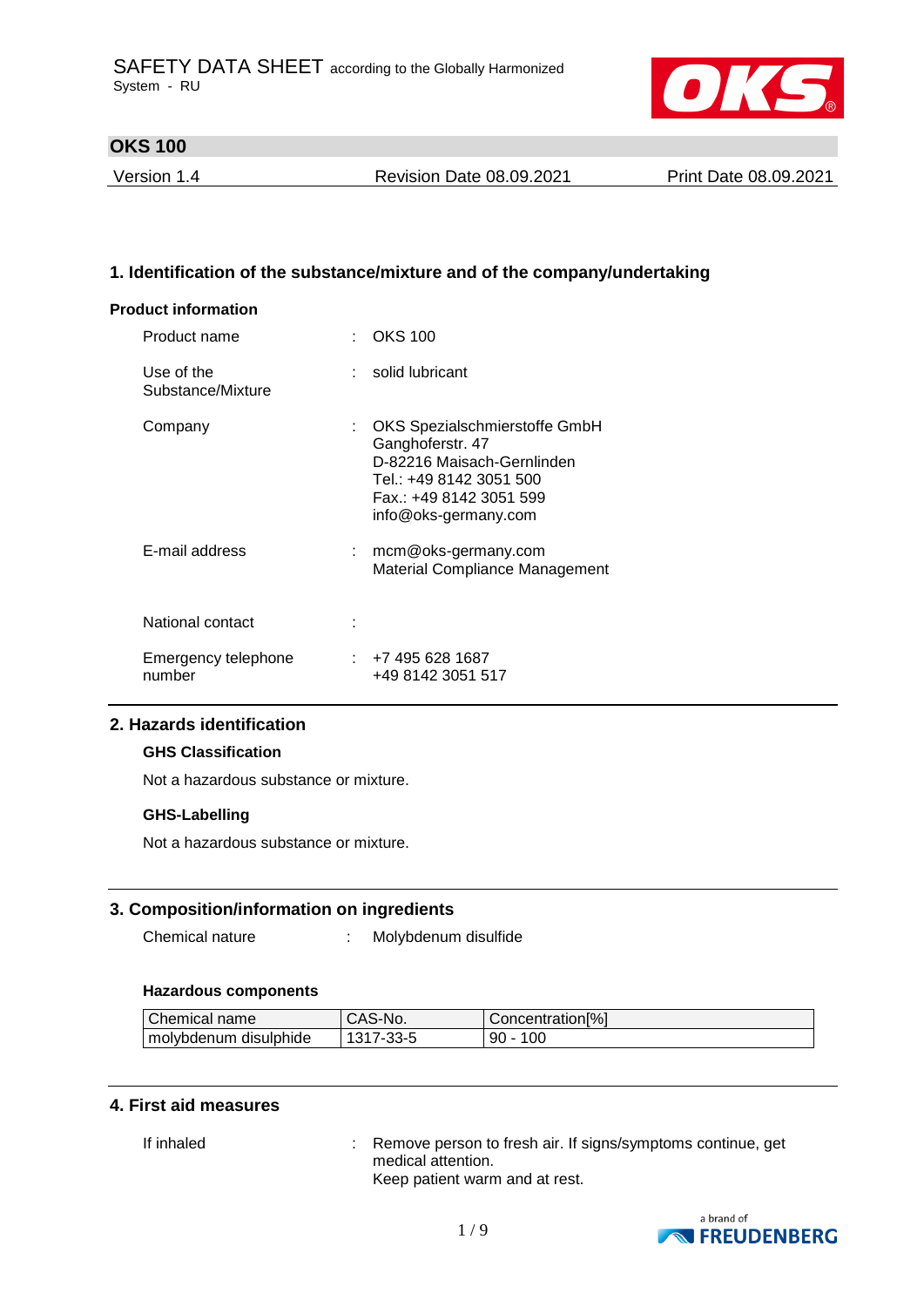

| <b>OKS 100</b>            |   |                                                                                                                                                     |                       |
|---------------------------|---|-----------------------------------------------------------------------------------------------------------------------------------------------------|-----------------------|
| Version 1.4               |   | <b>Revision Date 08.09.2021</b>                                                                                                                     | Print Date 08.09.2021 |
|                           |   |                                                                                                                                                     |                       |
|                           |   | If breathing is irregular or stopped, administer artificial<br>respiration.                                                                         |                       |
| In case of skin contact   |   | Remove contaminated clothing. If irritation develops, get<br>medical attention.<br>In case of contact, immediately flush skin with plenty of water. |                       |
| In case of eye contact    | ÷ | Rinse immediately with plenty of water, also under the eyelids,<br>for at least 10 minutes.<br>If eye irritation persists, consult a specialist.    |                       |
| If swallowed              |   | Move the victim to fresh air.<br>Do not induce vomiting without medical advice.<br>Rinse mouth with water.                                          |                       |
| <b>Notes to physician</b> |   |                                                                                                                                                     |                       |
| Symptoms                  |   | No information available.                                                                                                                           |                       |
| <b>Risks</b>              |   | None known.                                                                                                                                         |                       |
|                           |   |                                                                                                                                                     |                       |

Treatment : No information available.

## **5. Firefighting measures**

| Suitable extinguishing<br>media                  |    | Use water spray, alcohol-resistant foam, dry chemical or<br>carbon dioxide.                                                                                                           |
|--------------------------------------------------|----|---------------------------------------------------------------------------------------------------------------------------------------------------------------------------------------|
| Unsuitable extinguishing<br>media                | ÷. | High volume water jet                                                                                                                                                                 |
| Hazardous combustion<br>products                 | ÷. | Sulphur oxides<br>Metal oxides                                                                                                                                                        |
| Special protective<br>equipment for firefighters |    | $\therefore$ In the event of fire, wear self-contained breathing apparatus.<br>Use personal protective equipment.<br>Exposure to decomposition products may be a hazard to<br>health. |
| Further information                              | t. | Standard procedure for chemical fires.<br>Cool containers/tanks with water spray.                                                                                                     |

## **6. Accidental release measures**

| Personal precautions | Evacuate personnel to safe areas.                            |  |
|----------------------|--------------------------------------------------------------|--|
|                      | Keep people away from and upwind of spill/leak.              |  |
|                      | Use the indicated respiratory protection if the occupational |  |

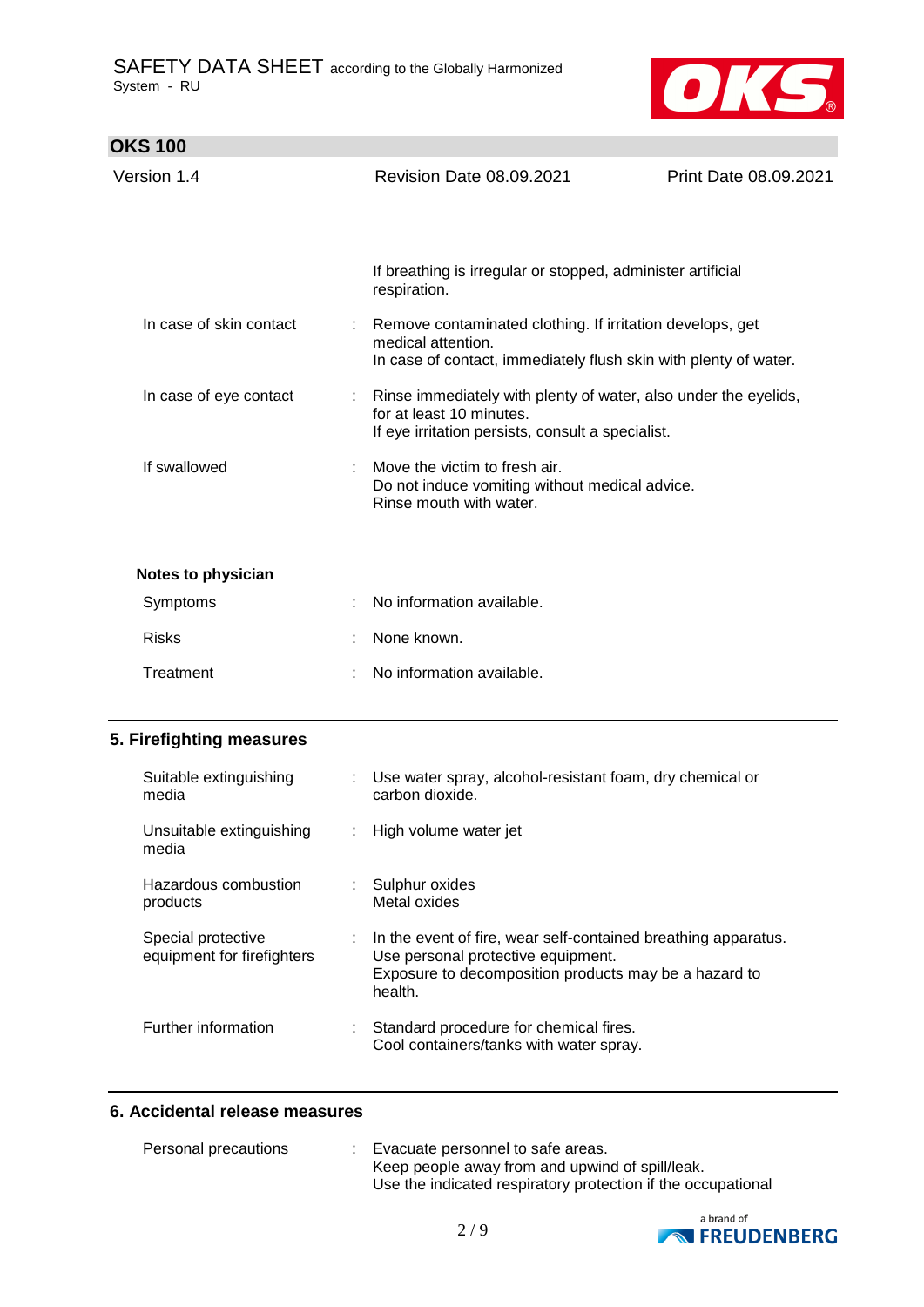

| Version 1.4               | Revision Date 08.09.2021                                                                                                                                                                              | Print Date 08.09.2021 |
|---------------------------|-------------------------------------------------------------------------------------------------------------------------------------------------------------------------------------------------------|-----------------------|
|                           |                                                                                                                                                                                                       |                       |
|                           | exposure limit is exceeded and/or in case of product release<br>(dust).<br>Avoid dust formation.<br>Avoid breathing dust.<br>Refer to protective measures listed in sections 7 and 8.                 |                       |
| Environmental precautions | Try to prevent the material from entering drains or water<br>courses.<br>Prevent further leakage or spillage.<br>Local authorities should be advised if significant spillages<br>cannot be contained. |                       |
| Methods for cleaning up   | : Clean up promptly by sweeping or vacuum.<br>Keep in suitable, closed containers for disposal.<br>Avoid dispersal of dust in the air (i.e., clearing dust surfaces<br>with compressed air).          |                       |

# **7. Handling and storage**

| <b>Handling</b>                                    |                           |                                                                                                                                                                                                                                                                                                                                                                                                                                                                                                                            |
|----------------------------------------------------|---------------------------|----------------------------------------------------------------------------------------------------------------------------------------------------------------------------------------------------------------------------------------------------------------------------------------------------------------------------------------------------------------------------------------------------------------------------------------------------------------------------------------------------------------------------|
| Advice on safe handling                            |                           | : Do not use in areas without adequate ventilation.<br>Do not breathe vapours/dust.<br>In case of insufficient ventilation, wear suitable respiratory<br>equipment.<br>For personal protection see section 8.<br>Smoking, eating and drinking should be prohibited in the<br>application area.<br>Wash hands and face before breaks and immediately after<br>handling the product.<br>Ensure all equipment is electrically grounded before beginning<br>transfer operations.<br>Avoid dust accumulation in enclosed space. |
| Advice on protection<br>against fire and explosion |                           | : Avoid dust formation.                                                                                                                                                                                                                                                                                                                                                                                                                                                                                                    |
| <b>Storage</b>                                     |                           |                                                                                                                                                                                                                                                                                                                                                                                                                                                                                                                            |
| Requirements for storage<br>areas and containers   | $\mathbb{R}^{\mathbb{Z}}$ | Store in original container.<br>Keep container closed when not in use.<br>Keep in a dry, cool and well-ventilated place.<br>Containers which are opened must be carefully resealed and<br>kept upright to prevent leakage.<br>Electrical installations / working materials must comply with the<br>technological safety standards.                                                                                                                                                                                         |

Store in accordance with the particular national regulations. Keep in properly labelled containers.

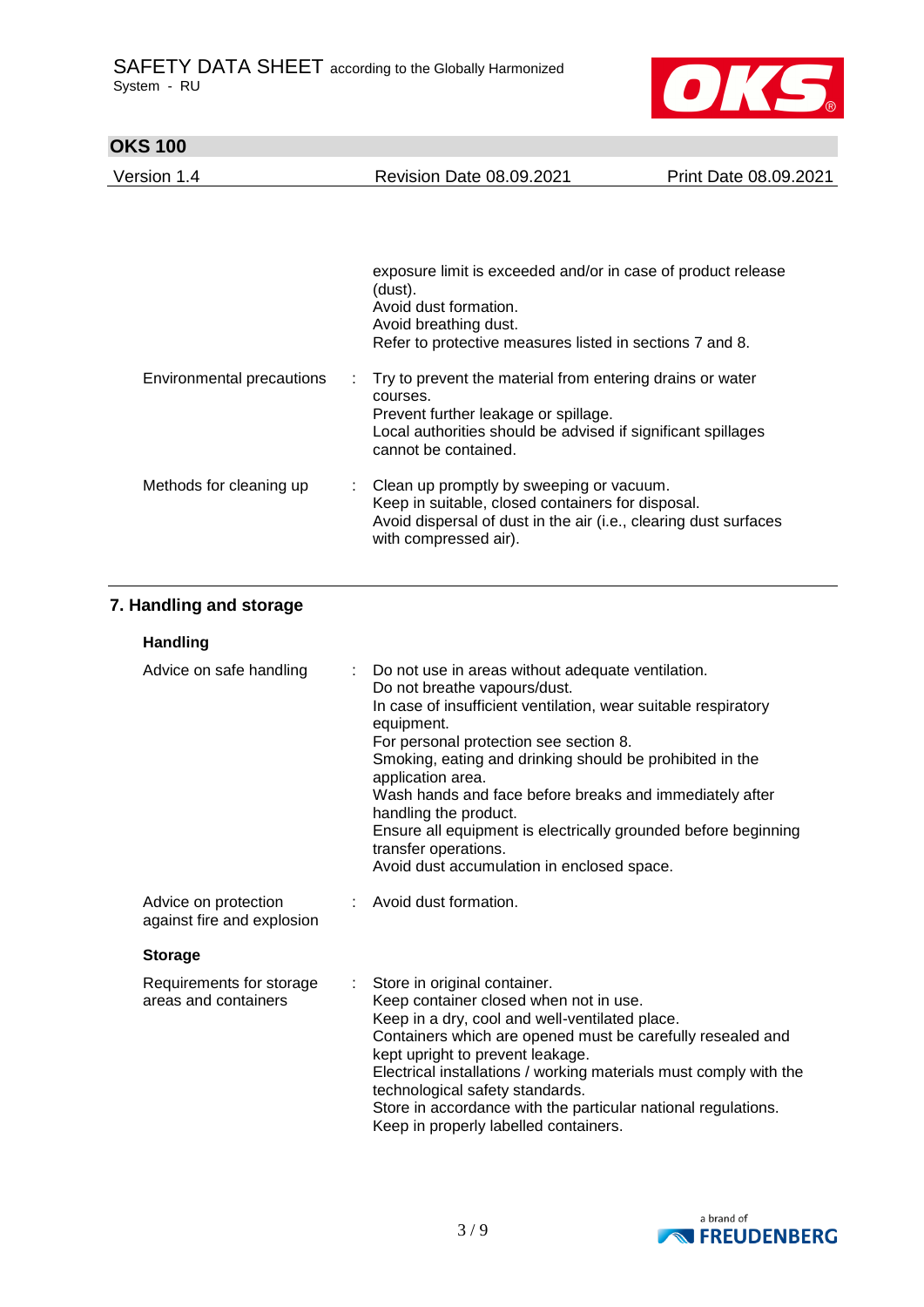

Version 1.4 Revision Date 08.09.2021 Print Date 08.09.2021

## **8. Exposure controls/personal protection**

### **Components with workplace control parameters**

| Components               | CAS-No.   | Value               | Control<br>parameters | Update     | <b>Basis</b>  |
|--------------------------|-----------|---------------------|-----------------------|------------|---------------|
| molybdenum<br>disulphide | 1317-33-5 | MPC-<br>TWA         | 1 $mg/m3$             | 2011-07-12 | <b>RU OEL</b> |
| molybdenum<br>disulphide | 1317-33-5 | MPC-<br><b>STEL</b> | $6$ mg/m $3$          | 2011-07-12 | RU OEL        |
| molybdenum<br>disulphide | 1317-33-5 | MPC-<br><b>TWA</b>  | 1 mg/m $3$            | 2018-04-23 | <b>RU OEL</b> |
| molybdenum<br>disulphide | 1317-33-5 | MPC-<br><b>STEL</b> | $6$ mg/m $3$          | 2018-04-23 | <b>RU OEL</b> |

#### **Engineering measures**

#### Local exhaust

Ensure that dust-handling systems (such as exhaust ducts, dust collectors, vessels, and processing equipment) are designed in a manner to prevent the escape of dust into the work area (i.e., there is no leakage from the equipment).

#### **Personal protective equipment**

| Respiratory protection | Use the indicated respiratory protection if the occupational<br>exposure limit is exceeded and/or in case of product release<br>(dust).<br>P <sub>2</sub> filter                                                                                                                                                          |
|------------------------|---------------------------------------------------------------------------------------------------------------------------------------------------------------------------------------------------------------------------------------------------------------------------------------------------------------------------|
| Hand protection        | Nitrile rubber<br>Manufacturer, importer, supplier: Class 1<br>Break through time: > 10 min<br>For prolonged or repeated contact use protective gloves.<br>The break through time depends amongst other things on the<br>material, the thickness and the type of glove and therefore has<br>to be measured for each case. |
| Eye protection         | Safety glasses with side-shields                                                                                                                                                                                                                                                                                          |
| Hygiene measures       | Wash face, hands and any exposed skin thoroughly after<br>handling.                                                                                                                                                                                                                                                       |
| Protective measures    | The type of protective equipment must be selected according<br>to the concentration and amount of the dangerous substance<br>at the specific workplace.                                                                                                                                                                   |

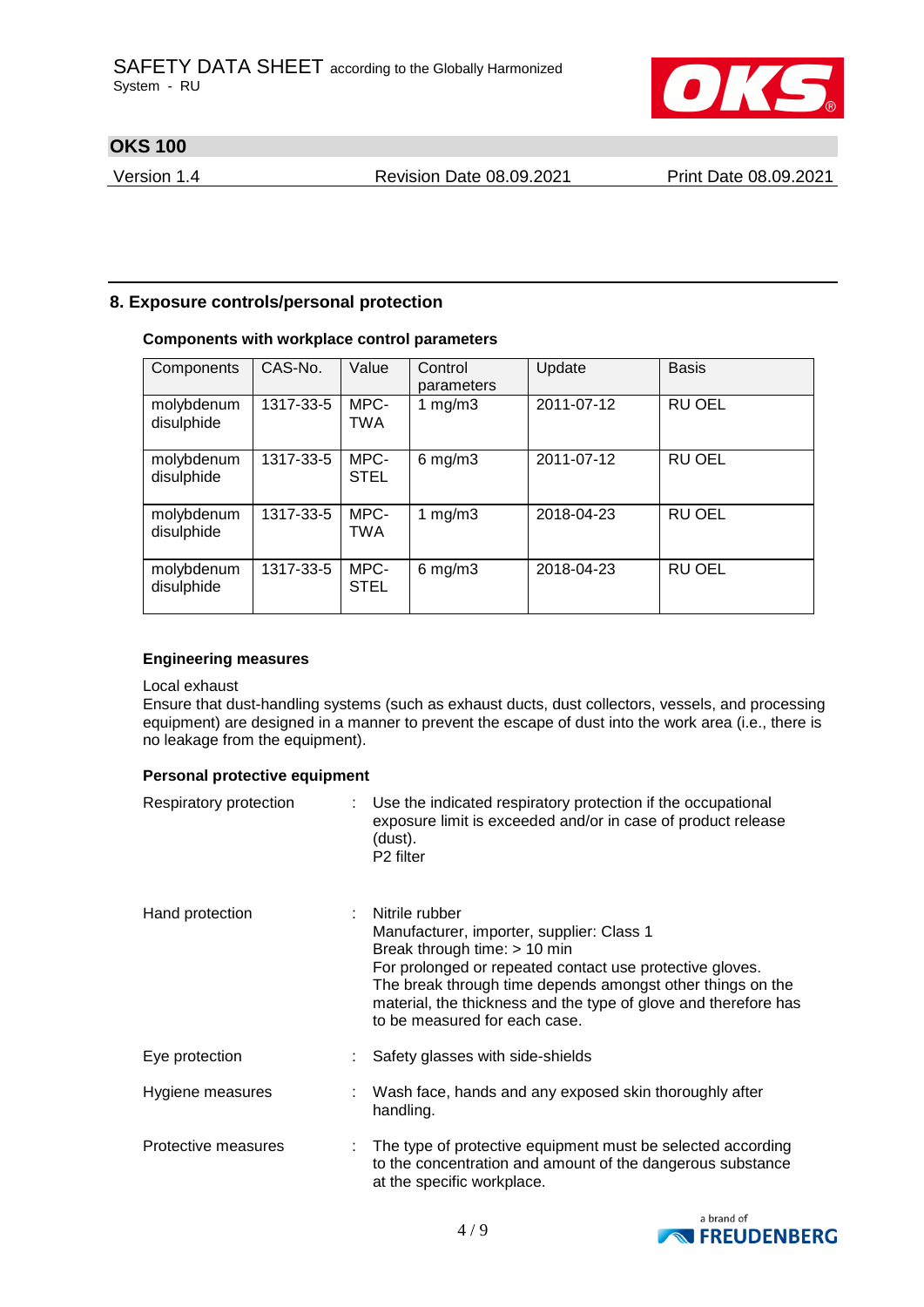

Version 1.4 Revision Date 08.09.2021 Print Date 08.09.2021

Choose body protection in relation to its type, to the concentration and amount of dangerous substances, and to the specific work-place.

## **9. Physical and chemical properties**

| Appearance                                 |    |                                                                     |
|--------------------------------------------|----|---------------------------------------------------------------------|
| Form<br>Colour                             |    | powder<br>grey                                                      |
| Odour                                      | ÷  | odourless                                                           |
| Safety data                                |    |                                                                     |
| Flash point                                | ÷  | Note: Not applicable                                                |
| Ignition temperature                       |    | 520 °C                                                              |
| Upper explosion limit                      | ÷  | Note: No data available                                             |
| Flammability (solid, gas)                  |    | : Will not burn                                                     |
| Oxidizing properties                       |    | Note: No data available                                             |
| Auto-ignition temperature                  | ÷. | Note: No data available                                             |
| pH                                         |    | Note: Not applicable<br>substance/mixture is non-soluble (in water) |
| Melting point/range                        |    | : 1.185 °C                                                          |
| Boiling point/boiling range                |    | : Note: No data available                                           |
| Sublimation point                          |    | Note: No data available                                             |
| Vapour pressure                            |    | : $< 0.001$ hPa<br>at 20 $^{\circ}$ C                               |
| Density                                    |    | : $4,80$ g/cm3<br>at 20 $\degree$ C                                 |
| <b>Bulk density</b>                        |    | 400 - 1.400 kg/m3                                                   |
| Water solubility                           |    | Note: insoluble                                                     |
| Partition coefficient: n-<br>octanol/water | ÷  | Note: No data available                                             |
| Solubility in other solvents               | ÷. | Note: No data available                                             |

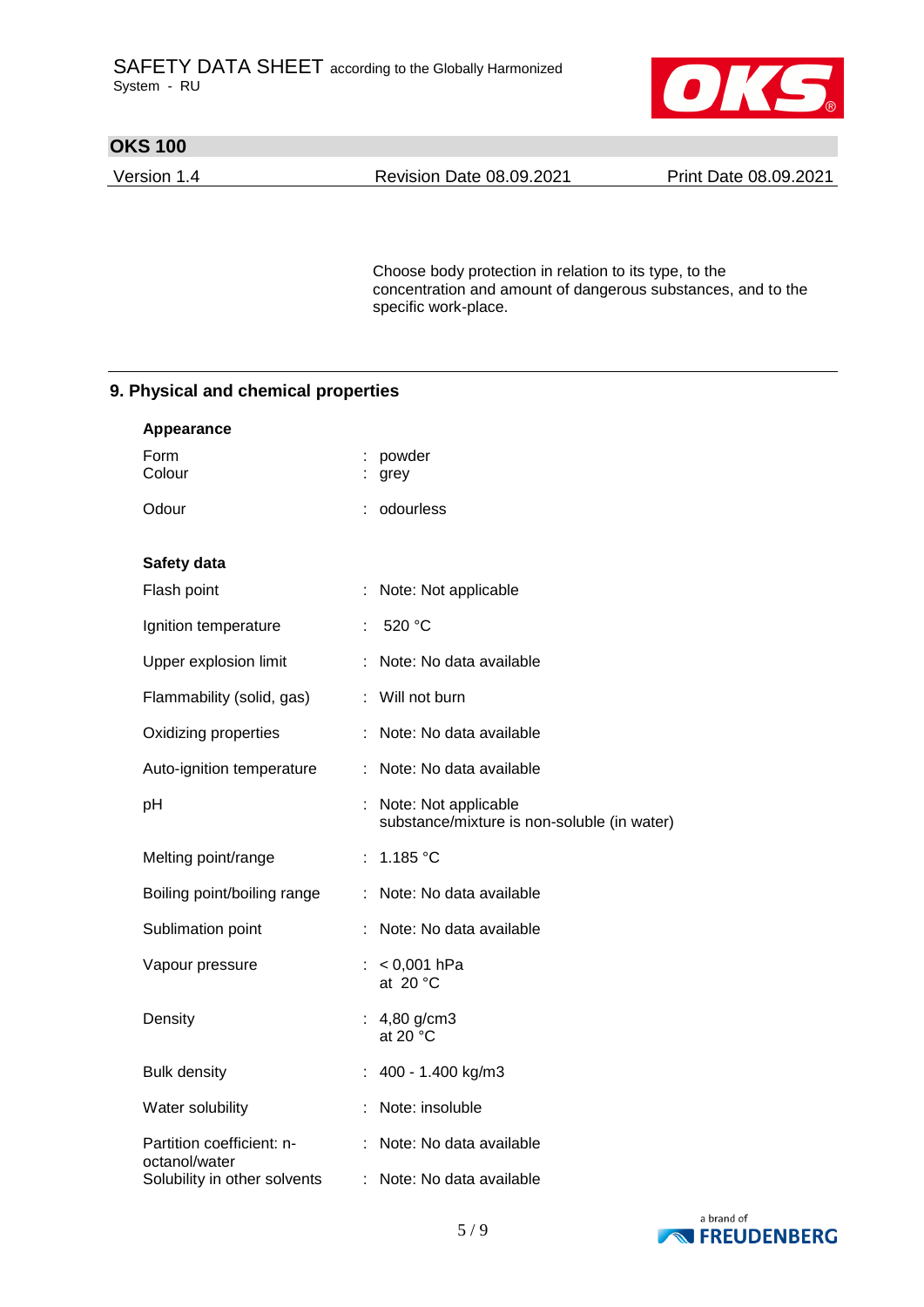

| Version 1.4 | <b>Revision Date 08.09.2021</b> | Print Date 08.09.2021 |
|-------------|---------------------------------|-----------------------|
|             |                                 |                       |

| Viscosity, dynamic      | : Note: No data available |
|-------------------------|---------------------------|
| Viscosity, kinematic    | : Note: No data available |
| Relative vapour density | : Note: No data available |
| Evaporation rate        | : Note: No data available |

## **10. Stability and reactivity**

| Conditions to avoid                 | : Heat, flames and sparks.                            |
|-------------------------------------|-------------------------------------------------------|
| Materials to avoid                  | : No materials to be especially mentioned.            |
| Hazardous decomposition<br>products | : No decomposition if stored and applied as directed. |
| Thermal decomposition               | : Note: No data available                             |
| Hazardous reactions                 | : Dust can form an explosive mixture in air.          |

## **11. TOXICOLOGICAL INFORMATION**

| <b>Acute toxicity</b>                    |                                                    |  |
|------------------------------------------|----------------------------------------------------|--|
| Acute oral toxicity                      | Remarks: This information is not available.        |  |
| Acute dermal toxicity                    | Remarks: This information is not available.        |  |
| <b>Skin corrosion/irritation</b>         |                                                    |  |
| Skin irritation                          | : Remarks: This information is not available.      |  |
| Serious eye damage/eye irritation        |                                                    |  |
| Eye irritation                           | : Remarks: Contact with eyes may cause irritation. |  |
| <b>Respiratory or skin sensitisation</b> |                                                    |  |
| Sensitisation                            | : Remarks: This information is not available.      |  |
| <b>Germ cell mutagenicity</b>            |                                                    |  |
| Genotoxicity in vitro                    | : Remarks: No data available                       |  |
| Genotoxicity in vivo                     | : Remarks: No data available                       |  |
| <b>Germ cell mutagenicity</b>            |                                                    |  |

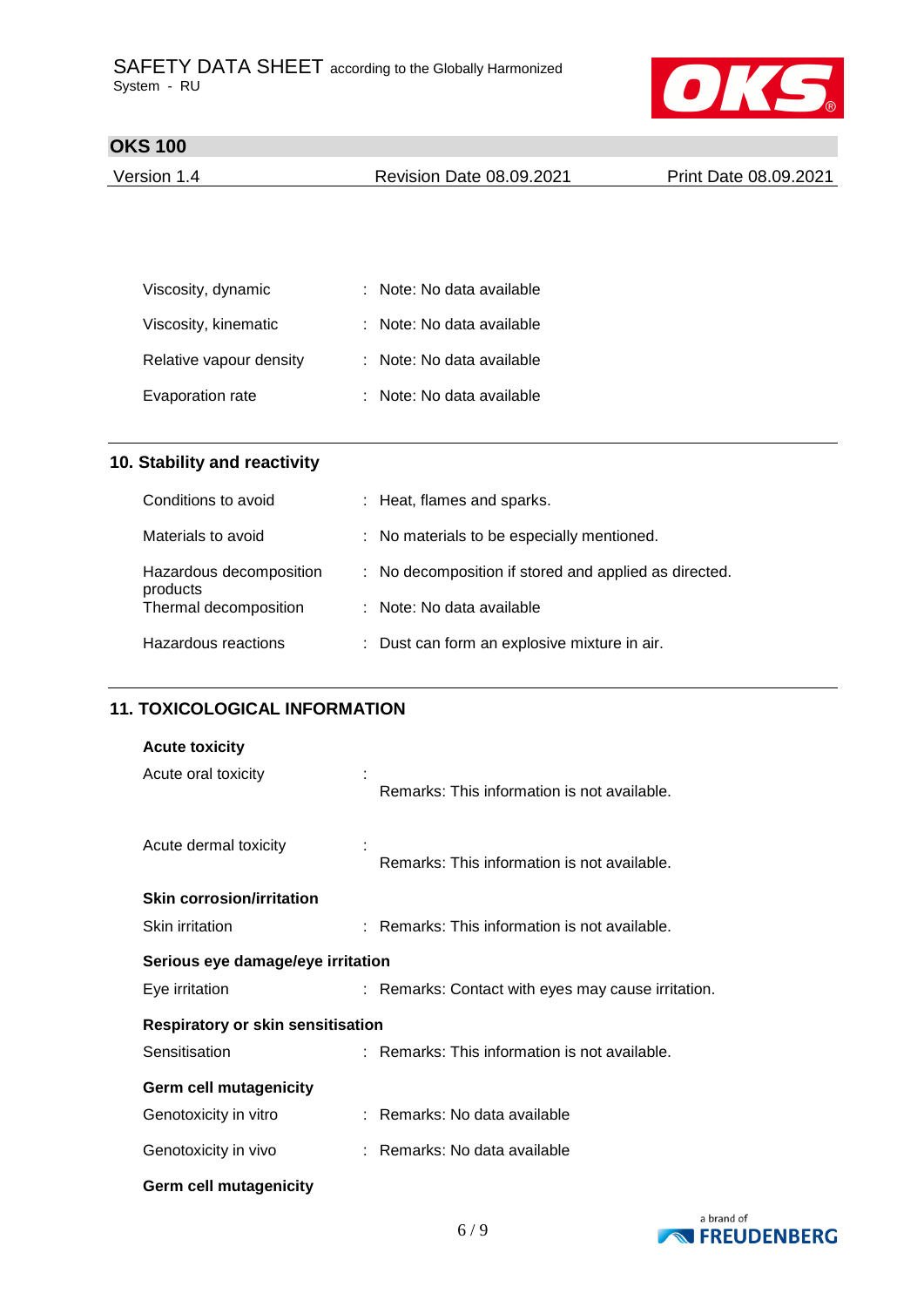

| Version 1.4                                             | Revision Date 08.09.2021                                                                                     | Print Date 08.09.2021 |  |  |  |
|---------------------------------------------------------|--------------------------------------------------------------------------------------------------------------|-----------------------|--|--|--|
|                                                         |                                                                                                              |                       |  |  |  |
|                                                         |                                                                                                              |                       |  |  |  |
| Remarks<br>molybdenum disulphide                        | : Animal testing did not show any mutagenic effects.                                                         |                       |  |  |  |
| Carcinogenicity                                         |                                                                                                              |                       |  |  |  |
| Remarks<br>molybdenum disulphide                        | : No evidence of carcinogenicity in animal studies.                                                          |                       |  |  |  |
| <b>Target Organ Systemic Toxicant - Single exposure</b> |                                                                                                              |                       |  |  |  |
| molybdenum disulphide                                   | : Remarks: The substance or mixture is not classified as<br>specific target organ toxicant, single exposure. |                       |  |  |  |
|                                                         | <b>Target Organ Systemic Toxicant - Repeated exposure</b>                                                    |                       |  |  |  |
|                                                         | : This information is not available.                                                                         |                       |  |  |  |
| <b>Aspiration hazard</b>                                |                                                                                                              |                       |  |  |  |
| Aspiration toxicity                                     | : This information is not available.                                                                         |                       |  |  |  |
| Further information                                     | : Prolonged or repeated inhalation may cause damage to the<br>lungs.                                         |                       |  |  |  |

## **12. Ecological information**

| <b>Ecotoxicity effects</b>                                        |                                                                      |  |
|-------------------------------------------------------------------|----------------------------------------------------------------------|--|
| Toxicity to fish                                                  | Remarks:<br>No data available                                        |  |
| Toxicity to daphnia and other : Remarks:<br>aquatic invertebrates | No data available                                                    |  |
| Toxicity to algae                                                 | : Remarks:<br>No data available                                      |  |
| Toxicity to bacteria                                              | : Remarks:<br>No data available                                      |  |
| Elimination information (persistence and degradability)           |                                                                      |  |
| <b>Bioaccumulation</b>                                            | Remarks:<br>t.<br>This substance is not considered to be persistent, |  |



bioaccumulating and toxic (PBT).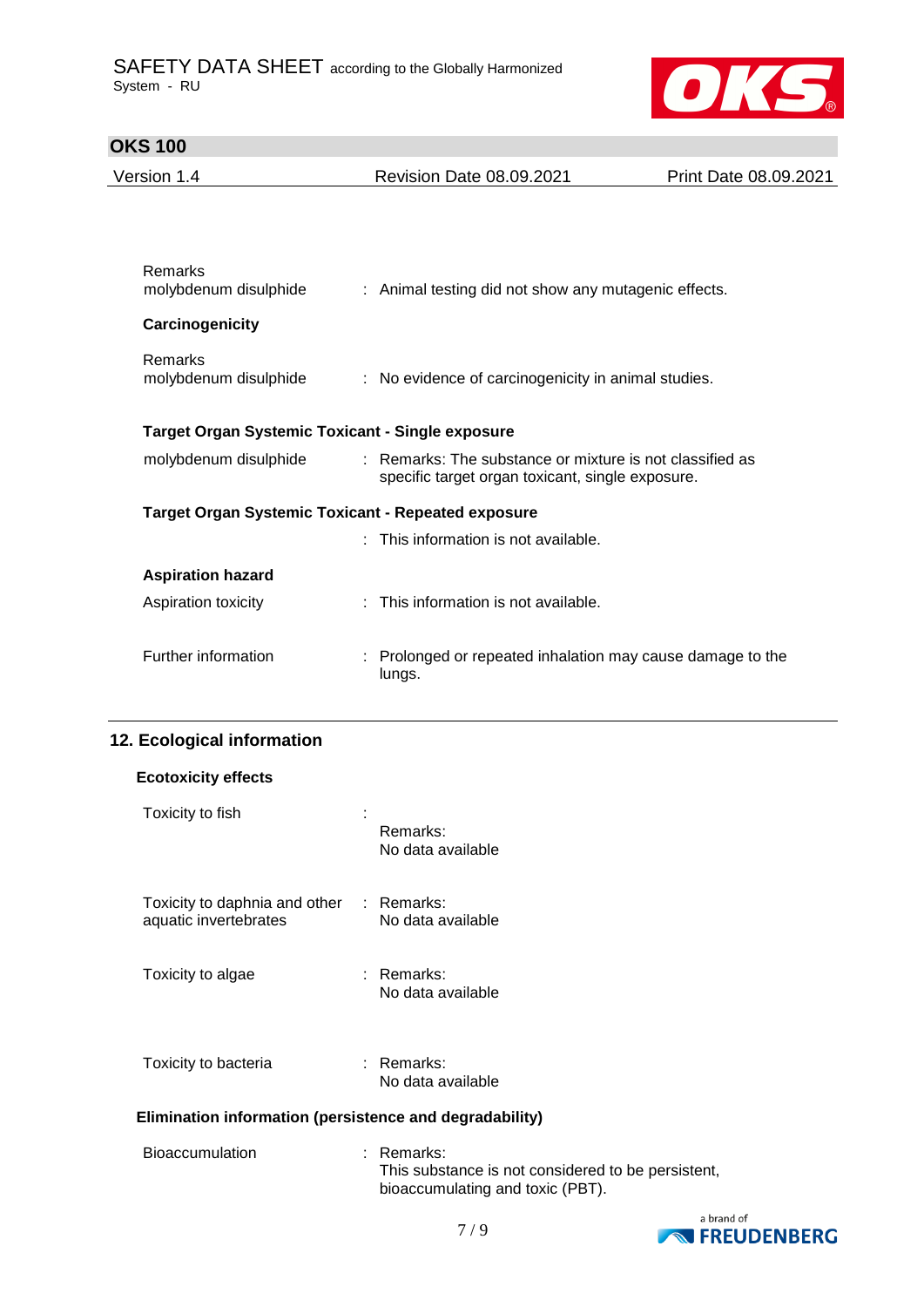

| <b>OKS 100</b>                                   |                                                                                                                                                        |                       |  |  |
|--------------------------------------------------|--------------------------------------------------------------------------------------------------------------------------------------------------------|-----------------------|--|--|
| Version 1.4                                      | <b>Revision Date 08.09.2021</b>                                                                                                                        | Print Date 08.09.2021 |  |  |
|                                                  |                                                                                                                                                        |                       |  |  |
|                                                  | This substance is not considered to be very persistent and<br>very bioaccumulating (vPvB).                                                             |                       |  |  |
| Mobility                                         | Remarks:<br>No data available                                                                                                                          |                       |  |  |
| Distribution among<br>environmental compartments | : Remarks:<br>No data available                                                                                                                        |                       |  |  |
| Biodegradability                                 | : Remarks:<br>No data available                                                                                                                        |                       |  |  |
| Physico-chemical<br>removability                 | $:$ Remarks:<br>No data available                                                                                                                      |                       |  |  |
| Further information on ecology                   |                                                                                                                                                        |                       |  |  |
| Additional ecological<br>information             | : No information on ecology is available.                                                                                                              |                       |  |  |
| 13. Disposal considerations                      |                                                                                                                                                        |                       |  |  |
| Product                                          | The product should not be allowed to enter drains, water<br>courses or the soil.                                                                       |                       |  |  |
| Contaminated packaging<br>÷                      | Packaging that is not properly emptied must be disposed of as<br>the unused product.<br>Dispose of waste product or used containers according to local |                       |  |  |

regulations.

## **14. Transport information**

## **ADR**

Not dangerous goods

## **IATA**

Not dangerous goods

## **IMDG**